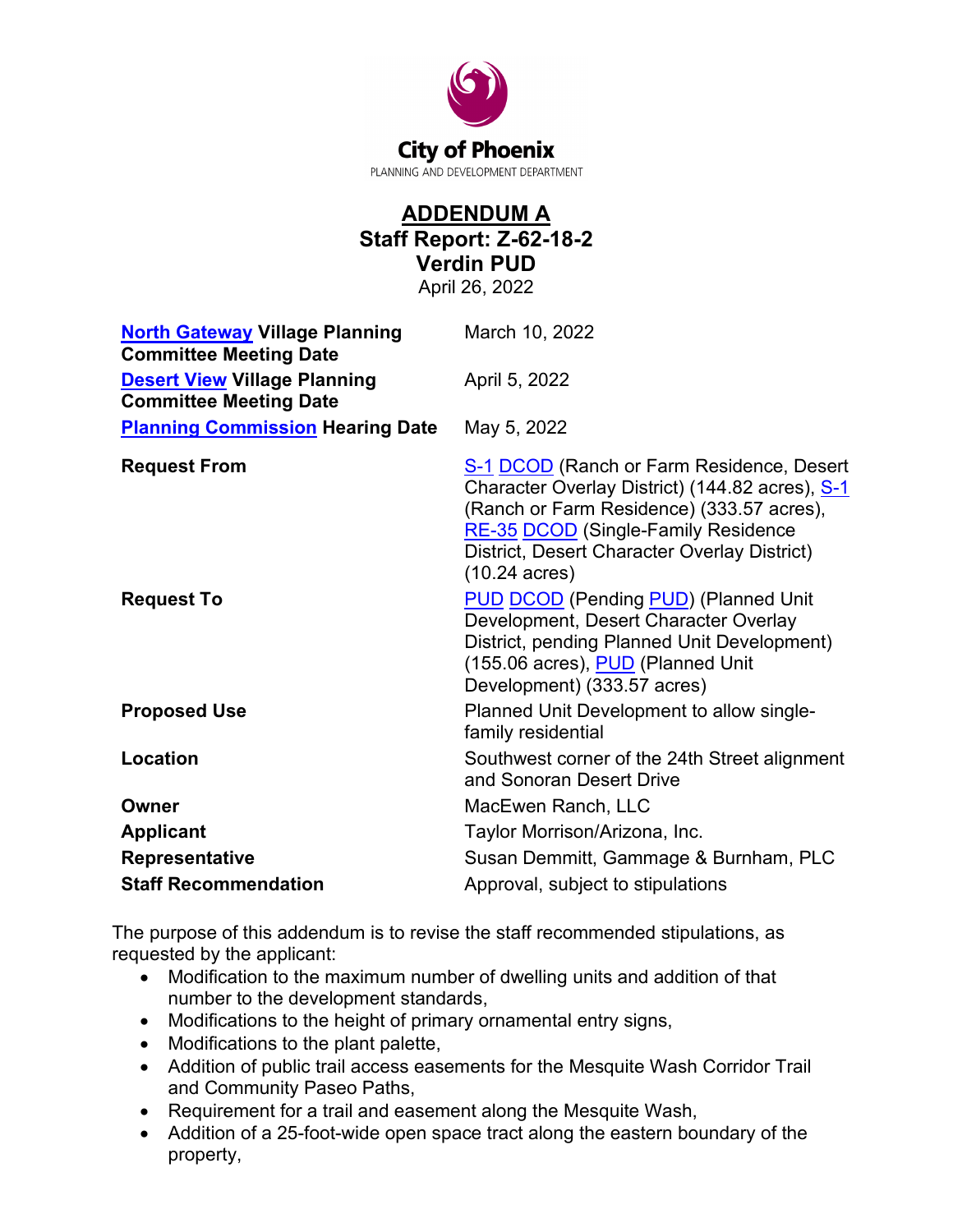Addendum A to the Staff Report Z-62-18-2 April 26, 2022 Page 2 of 9

• Dedication of 16 acres at the southeast corner of the property to the City of Phoenix Parks and Recreation Department.

Additionally, this addendum provides community correspondence received since the staff report was published.

The North Gateway Village Planning Committee (VPC) heard this request on March 10, 2022, and recommended approval with modifications by a 4-1 vote. The modifications included revisions to the development name and date stamp in Stipulation No. 1. During the meeting, discussion occurred regarding the proposal – both support and concerns – such as compatibility with standards outlined in the Desert Character Overlay District, density, and guidelines for a development adjacent to the Sonoran Preserve. Since this meeting, Taylor Morrison has worked with the community to revise standards in the Development Narrative.

The Desert View VPC heard this request on April 5, 2022, and recommended approval with modifications and additional stipulations by a 10-1 vote. The modifications included the following:

• Revisions to the development name and date stamp in Stipulation No. 1,

The additional VPC recommended stipulations included the following:

- Modifications to reflect a maximum overall unit count of 1,250 units and a maximum overall density of 2.6 units per acre,
- Removal of the Small Lot (SFR-3) land use district,
- Addition of a minimum 25-foot-wide open space tract along the eastern boundary of the property,
- Addition of public trail access easements for the Mesquite Wash Corridor Trail and Community Paseo Paths,
- Requirement for a trail and easement along the Mesquite Wash.

During the meeting, discussion occurred regarding the proposal, specifically noting protection of Cave Creek Wash, additional housing product, retention of the Desert Character Overlay District, groundwater issues, and sensitivity to natural wildlife.

#### Dwelling Units

The applicant has requested to decrease the maximum number of units for the proposal from 1,420 to 1,250 dwelling units, thus changing the overall density from 3.0 to 2.6 dwelling units per acre. Therefore, staff is recommending that Stipulation Nos. 1.a and 1.b require the maximum unit count and overall density to be updated throughout the Development Narrative.

Additionally, the dwelling units and development parcel allocation are outlined in Section 4, Regulatory Standards and Land Use Districts, of the Development Narrative. Stipulation Nos. 1.i and 1.j require the maximum unit count and a footnote referencing the development parcel allocation table be added to the Single-Family Land Use District Development Standards table.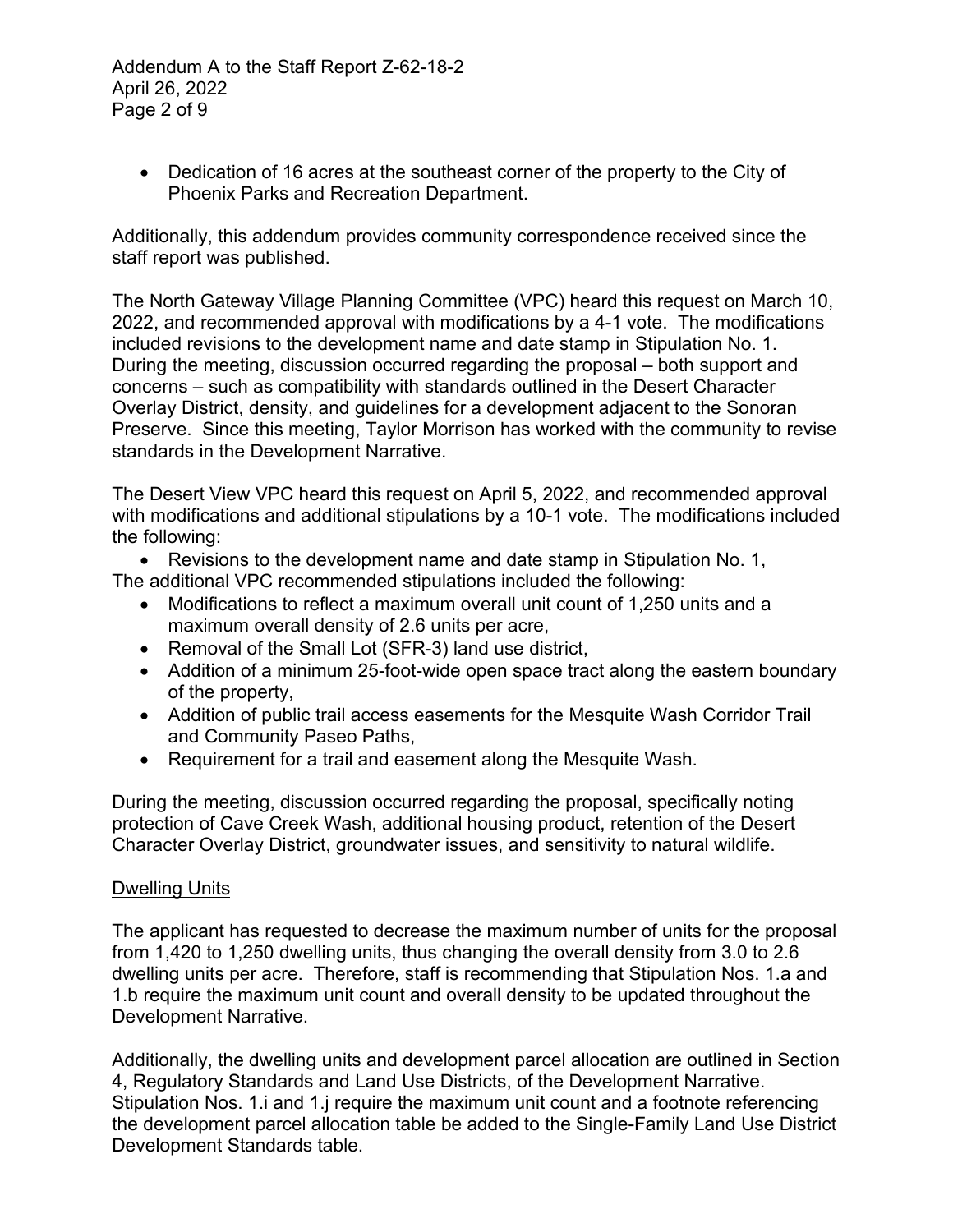Addendum A to the Staff Report Z-62-18-2 April 26, 2022 Page 3 of 9

### Land Use Districts

The proposal utilizes land use districts as an alternative to traditional zoning districts. Each land use district regulates the product type and development standards. After discussions with the community and VPC, the applicant decided to remove the Single-Family Residential – Small Lot (SFR-3) district and focus on districts with larger lots. The SFR-3 district would have accommodated attached and detached single-family dwellings on minimum 3,000 square foot lots and had the highest density attainable in the development. Stipulation No. 1.c requires any references to the SFR-3 district to be removed from the Development Narrative and the applicant will update unit counts and percentages accordingly.

#### Signage

The applicant had clarified that the maximum lettering and copy height for the Primary Ornamental Entry signs is 16 feet to accommodate grading issues and being directly adjacent to Sonoran Desert Drive, a major arterial that will have a total of 6 lanes in the future. Stipulation Nos. 1.k and 1.s ensure that the correct height is formalized in the Development Narrative.

#### Plant Palette

The Development Narrative contains a plant palette that lists desert plants typically found in the Sonoran Desert of north Phoenix. The green list includes desert plants allowed within all areas of the PUD, as well as open space and common areas immediately adjacent to the edges of the subject site. The yellow list includes Sonoran Desert native and non-native plants that are representative of southwestern deserts. The yellow list plants may be used within all areas of the PUD, except for open spaces and common areas immediately adjacent to the edges of the subject site.

The applicant clarified two modifications to the proposed plant palette: removal of "Chilopsis Linearis – Desert Willow" from the green list and addition to the yellow list and removal of "Celtis Reticulata – Netleaf Hackberry" from the yellow list and addition to the green list. Stipulation Nos. 1.m, 1.n, 1.q, and 1.r formalize the changes to the plant palette.

The applicant has collaborated with the National Wildlife Federation (NWF) to determine an appropriate plant palette for the development and the NWF has approved the plant palette. Stipulation No. 1.e to removes the word "approved" from any refences to the plant palette. This change will avoid confusion since the plant palette has not been approved by the City's Landscape Architect.

#### Trails, Easements, and Open Space

The development will have a public trail (Mesquite Wash Trail) developed along the Mesquite Wash Corridor. The Mesquite Wash Trail will be a 12-foot-wide natural surface multi-use public trail within a 30-foot-wide public multi-use trail easement along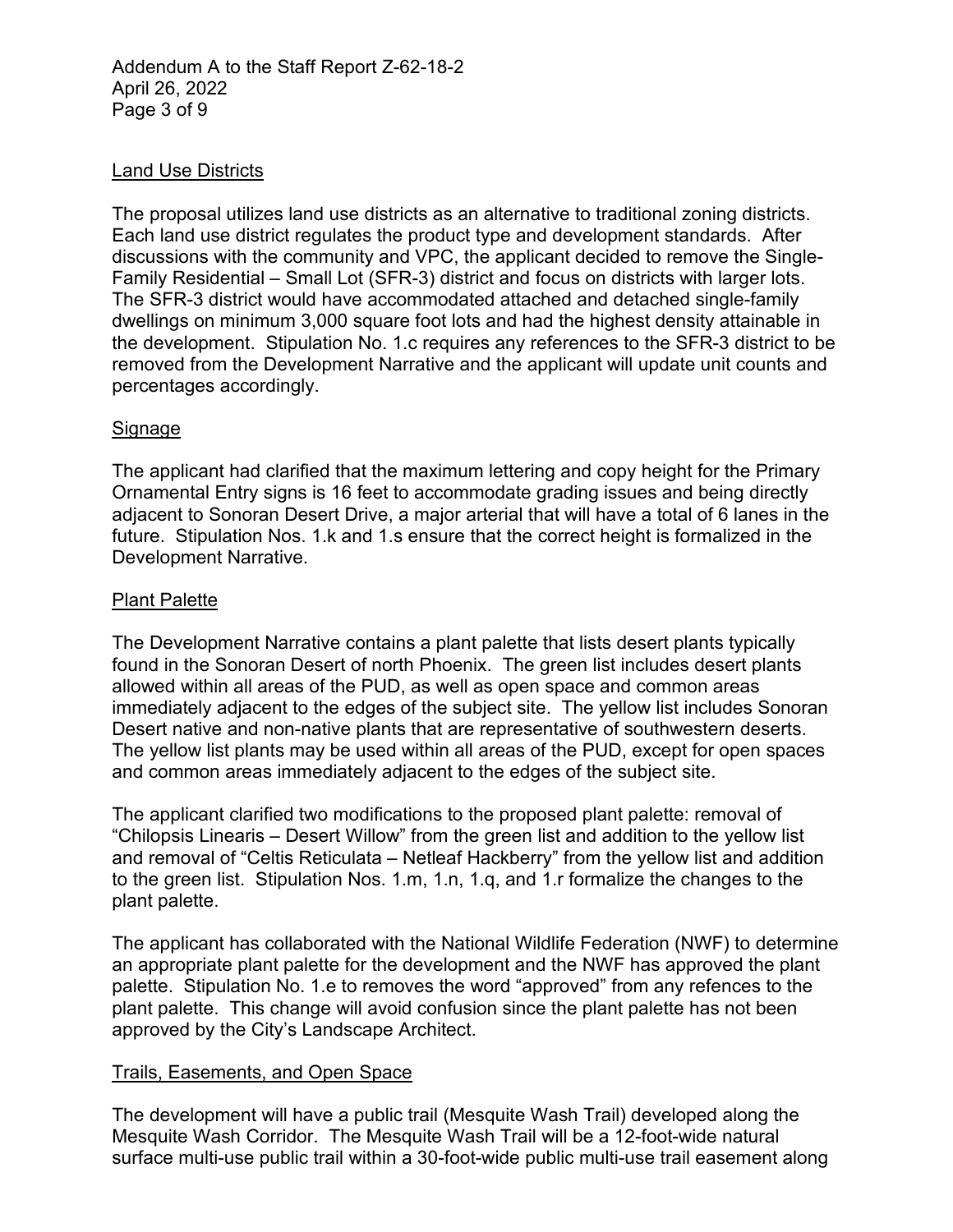Addendum A to the Staff Report Z-62-18-2 April 26, 2022 Page 4 of 9

the east side of the wash. Stipulation No. 7 formalizes the requirement and ensures that the trail is accessible to the public and built to Maricopa Association of Governments (MAG) standards. Additionally, Stipulation No. 1.d ensures that the width of the multi-use trail easement is revised to 30-feet-wide throughout the Development Narrative.

After the North Gateway VPC meeting, the applicant negotiated additional modifications regarding easements and open space along the east side of the site with a member of the City of Phoenix Sonoran Preserve and Mountain Parks/Preserve Committee.

Public trail access easements will be provided for the Mesquite Wash Corridor Trail and Community Paseo Paths that provide connections to the Sonoran Preserve, as depicted on the Pedestrian Circulation Plan. These easements will ensure public access to the Preserve and restrict unauthorized motor vehicle access through the subject site to the Sonoran Preserve. Additionally, determination of the location and design elements of the trail connections will be coordinated with the City of Phoenix Parks and Recreation Department. Stipulation Nos. 1.g and 1.l formalize these changed in the Development Narrative. Additionally, Stipulation No. 6 ensures that the trail is accessible to the public as discussed in the Development Narrative.

The applicant also proposes a minimum 25-foot open space tract along the eastern boundary of the subject site to provide a transition to the Cave Creek Wash corridor. Additionally, the open space tract will be considered a Certified Area Type "B" – Natural Revegetated Area which will include plant materials from the Plant Palette: Green List. Stipulation No. 1.p ensure that the open space tract is discussed in the section of the Development Narrative regarding the Certified Area Type "B". Stipulation No. 1.o updates the Certified Area Open Space Types exhibit to show the 25-foot open space tract.

The applicant also indicated that they are willing to dedicate approximately 16 acres at the southeast corner of the development to the City's Parks and Recreation Department for inclusion into the Sonoran Preserve. Stipulation No. 1.f ensures that language will be added to the Development Narrative discussing the dedication and Stipulation No. 8 requires the applicant to continue working with the Parks and Recreation Department to formalize the dedication.

#### Proposition 207 Waiver

Staff has not received a completed form for the Waiver of Claims for Diminution in Value of Property under Proposition 207 (A.R.S. 12-1131 et seq.), as required by the rezoning application process. Therefore, a stipulation has been added to require the form be completed and submitted prior to preliminary site plan approval. This is addressed in Stipulation No. 12.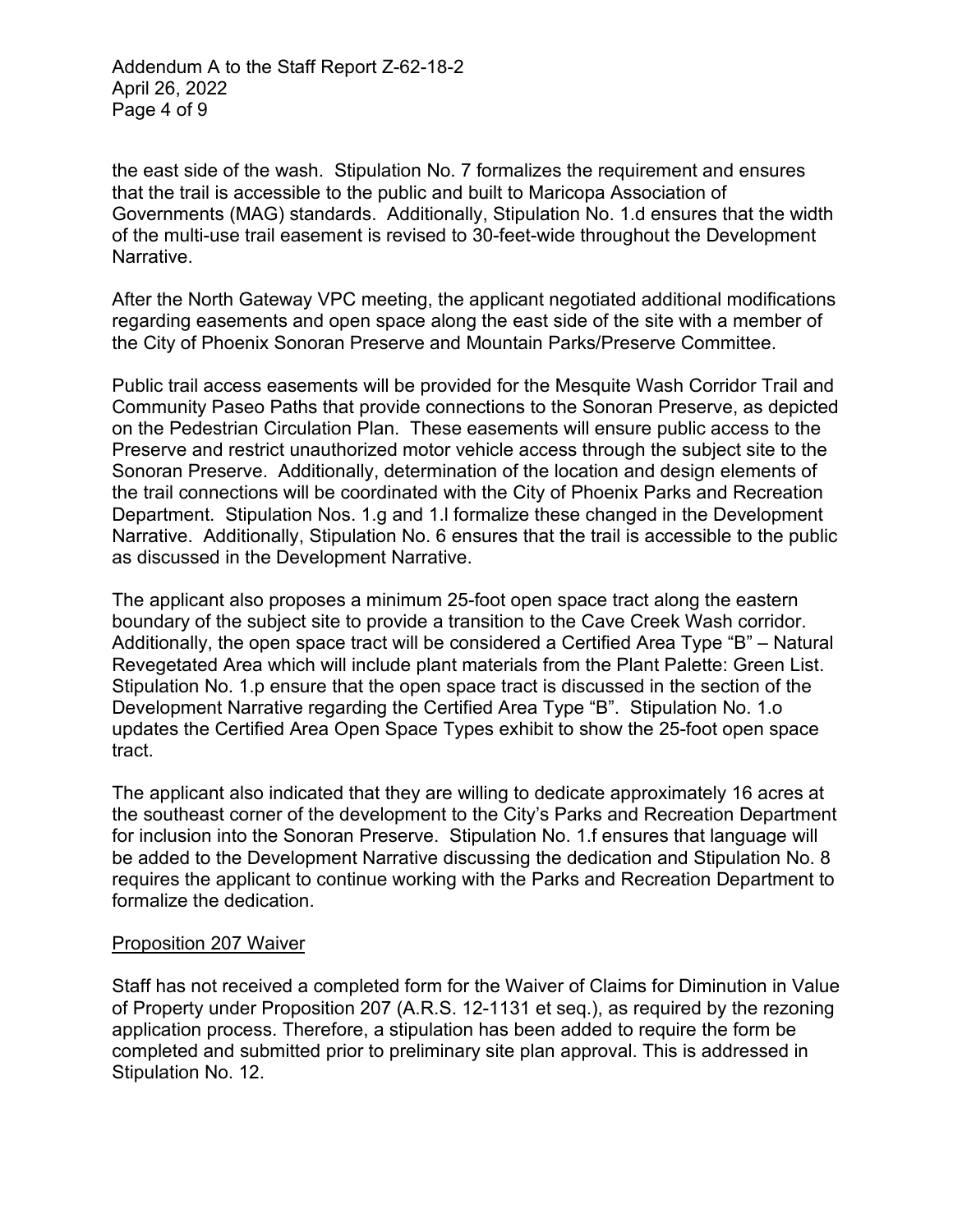Addendum A to the Staff Report Z-62-18-2 April 26, 2022 Page 5 of 9

#### **Community Correspondence**

Since the staff report was published, staff has received 37 items of correspondence. The correspondence is attached to this addendum.

#### **Stipulations**

Staff recommends approval per the modified stipulations below:

- 1. An updated Development Narrative for the Sendero Foothills VERDIN PUD reflecting the changes approved through this request shall be submitted to the Planning and Development Department within 30 days of City Council approval of this request. The updated Development Narrative shall be consistent with the Development Narrative date stamped November 29, 2021 MARCH 3, 2022, as modified by the following stipulations:
	- a. MODIFY THE VERDIN PUD DOCUMENT AS NECESSARY TO REFLECT A MAXIMUM OVERALL UNIT COUNT OF 1,250 UNITS AND A MAXIMUM OVERALL DENSITY OF 2.6 UNITS PER ACRE.. **PAGES 6, 8, 26, AND 28: REVISE ALL REFERENCES TO THE MAXIMUM DENSITY TO 2.6 DWELLING UNITS PER ACRE.**
	- b. MODIFY THE VERDIN PUD DOCUMENT AS NECESSARY TO REMOVE THE SMALL LOT (SFR-3) LAND USE DISTRICT. **PAGES 6, 8, 26, AND 28: REVISE ALL REFERENCES TO THE MAXIMUM NUMBER OF UNITS TO 1,250 DWELLING UNITS.**
	- c. MODIFY THE VERDIN PUD DOCUMENT AS NECESSARY TO REFLECT A MINIMUM 25-FOOT OPEN SPACE TRACT PROVIDED ALONG THE EASTERN BOUNDARY OF THE VERDIN PROPERTY TO PROVIDE A TRANSITION TO THE CAVE CREEK WASH CORRIDOR. THE OPEN SPACE TRACT SHALL BE CONSIDERED A CERTIFIED AREA TYPE "B" – NATURAL REVEGETATED AREA WITH PLANT MATERIALS FROM THE VERDIN PUD PLANT LIST: GREEN LIST. **PAGES 23, 26, 28, 29, 35, 36, 59, 63, 75, 134, 135, AND 136: REMOVE ALL REFERENCES TO THE "SINGLE-FAMILY RESIDENTIAL – SMALL LOT (SFR-3)" LAND USE DISTRICT. UNIT COUNTS AND PERCENTAGES RELATED TO THIS REMOVAL SHALL BE UPDATED ACCORDINGLY.**
	- d. **PAGES 20, 52, 61, 102, AND 113: REVISE ALL REFERENCES TO THE WIDTH OF THE MULTI-USE TRAIL EASEMENT ALONG THE MESQUITE WASH CORRIDOR TO 30-FEET-WIDE.**
	- e. **PAGES 51, 71, 75, 76, 83, 86, 87, 104, 105, 106, 107, 108, 109, 110, 119, AND 121: REVISE ALL REFERENCES TO THE "APPROVED PLANT PALETTE" TO "PLANT PALETTE".**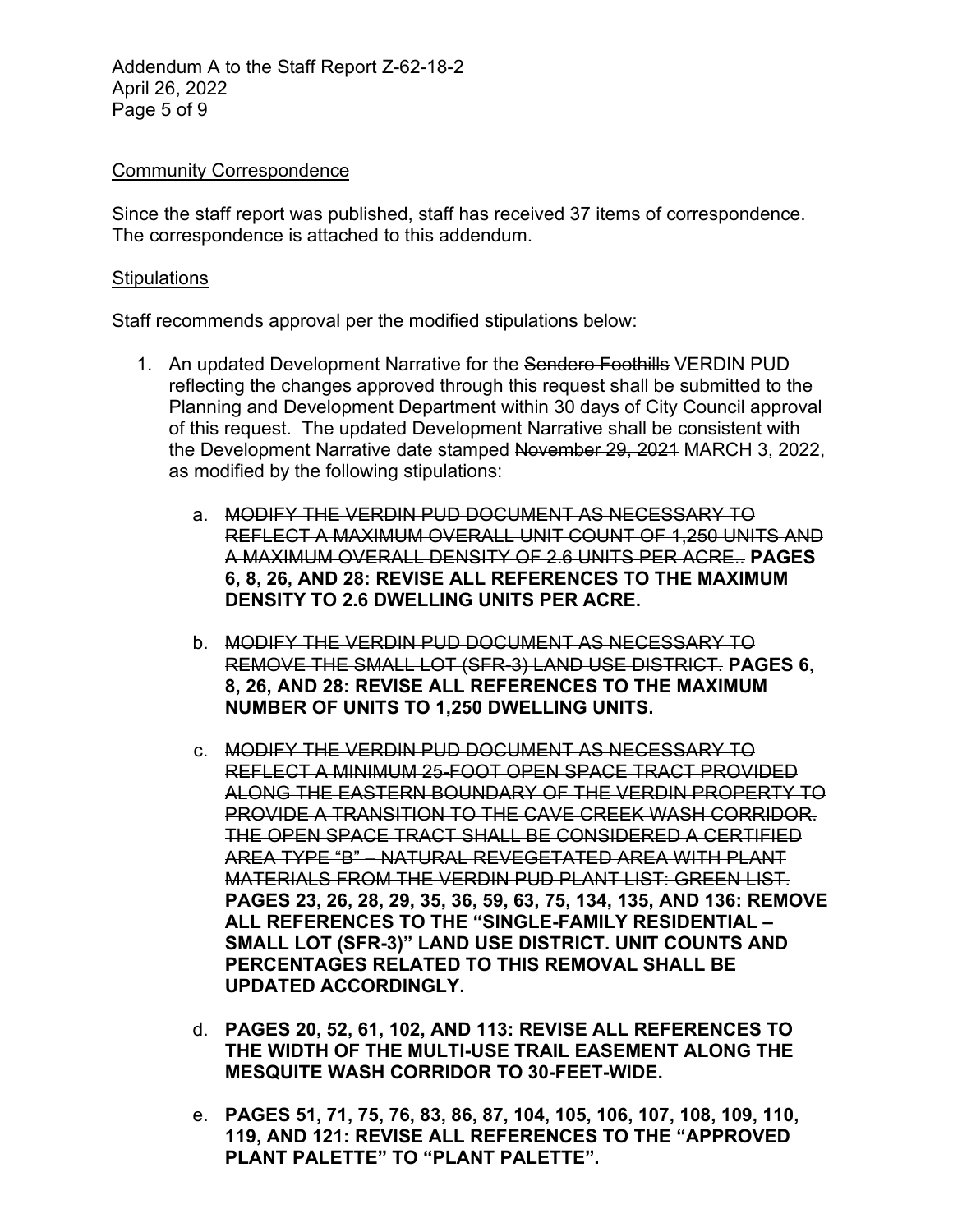- f. **PAGES 8-22, SECTION 2. LAND USE PLAN, AND PAGES 97-123, SECTION 9. CERTIFIED OPEN SPACE DESIGN GUIDELINES: ADD LANGUAGE REGARDING CONVEYANCE OF APPROXIMATELY 16 ACRES ADDRESSED IN STIPULATION NO. 8. THERE SHALL BE A PROVISION FOR BOTH ON SITE OPEN SPACE AND THE DEDICATED 16 ACRES TO COUNT TOWARDS TOTAL OPEN SPACE.**
- g. **PAGE 16, OFF-SITE CONNECTIVITY: ADD LANGUAGE REGARDING PUBLIC TRAIL ACCESS EASEMENTS PROVIDED FOR THE MESQUITE WASH CORRIDOR TRAIL AND COMMUNITY PASEO PATHS, PER STIPULATION NO. 6. THE SECTION SHALL SPECIFICALLY NOTE THAT THE ACCESS EASEMENTS WILL ENSURE PERMANENT PUBLIC ACCESS AND RESTRICT UNAUTHORIZED MOTOR VEHICLE ACCESS THROUGH THE RESIDENTIAL COMMUNITY TO THE SONORAN PRESERVE.**
- h Page 23, Section 1.d.Accessory uses.(1): Revise to read, "permanent
- d. and/or temporary alcoholic beverage and/or food sales and/or consumption;"
- i. **PAGE 35, SINGLE-FAMILY LAND USE DISTRICT DEVELOPMENT STANDARDS TABLE: ADD A ROW AFTER MAX. DWELLING UNIT DENSITY THAT READS "MAXIMUM UNITS: 1,250 DWELLING UNITS FOR THE ENTIRE PUD AREA".**
- j. **PAGES 36-37, SINGLE-FAMILY LAND USE DISTRICT DEVELOPMENT STANDARDS TABLE: ADD A FOOTNOTE THAT REFERS TO THE DEVELOPMENT PARCEL ALLOCATION TABLE IN SECTION 4.C. (REGULATORY STANDARDS & LAND USE DISTRICTS – DEVELOPMENT STANDARDS) FOR THE MAXIMUM UNIT COUNTS FOR EACH DEVELOPMENT PARCEL.**
- k. **PAGE 41, SECTION 6.1: REVISE TO READ, "WHEN NOT PROHIBITED BY CITY CODE, SECTION 31-13, PRIMARY ORNAMENTAL ENTRIES NO HIGHER THAN 16-FEET ARE ALLOWED…"**
- l. **PAGES 52-53, SECTION 2.C: ADD LANGUAGE REGARDING PUBLIC TRAIL ACCESS EASEMENTS PROVIDED FOR THE MESQUITE WASH CORRIDOR TRAIL AND COMMUNITY PASEO PATHS, PER STIPULATION NO. 6. THE SECTION SHOULD SPECIFICALLY NOTE THAT THE ACCESS EASEMENTS WILL ENSURE PERMANENT PUBLIC ACCESS AND RESTRICT UNAUTHORIZED MOTOR VEHICLE ACCESS THROUGH THE RESIDENTIAL COMMUNITY TO THE SONORAN PRESERVE.**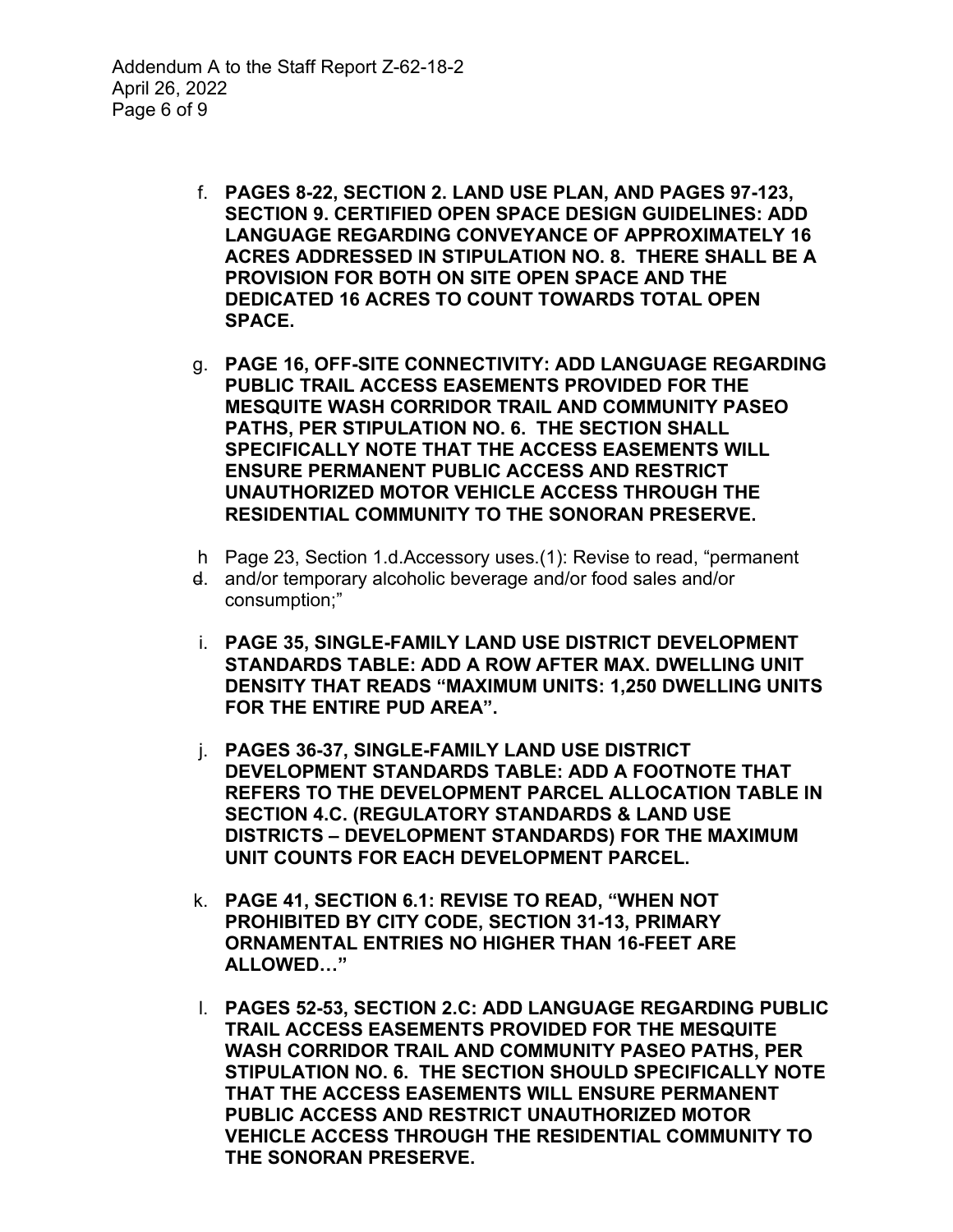- m. **PAGES 90-91, SECTION 6.H: DELETE "CHILOPSIS LINEARIS – DESERT WILLOW" TREE FROM THE GREEN LIST AND ADD IT TO THE YELLOW LIST TREES ON PAGE 91.**
- n. **PAGES 90 AND 92, SECTION 6.H: DELETE "CELTIS RETICULATA – NETLEAF HACKBERRY" SHRUB FROM THE YELLOW LIST AND ADD IT TO THE GREEN LIST SHRUBS ON PAGE 90.**
- o. **PAGE 101, CERTIFIED AREA OPEN SPACE TYPES EXHIBIT. UPDATE THE EXHIBIT TO INCLUDE THE 25-FOOT OPEN SPACE TRACT THAT WILL BE PROVIDED ALONG THE EASTERN BOUNDARY OF THE SITE AS A CERTIFIED AREA TYPE "B" – NATURAL REVEGETATED AREA.**
- p. **PAGE 105-108, SECTION 1.D.2: ADD LANGUAGE REGARDING THE MINIMUM 25-FOOT OPEN SPACE TRACT THAT WILL BE PROVIDED ALONG THE EASTERN BOUNDARY OF THE SITE TO PROVIDE A TRANSITION TO THE CAVE CREEK WASH CORRIDOR. EXPLAIN THAT THE AREA'S PLANT MATERIAL WILL BE FROM THE PLANT PALETTE GREEN LIST.**
- q. **PAGES 119 AND 121, 1.E. PLANT AND WILDLIFE RELATIONSHIP MATRIX, PLANT PALETTE: GREEN LIST: REMOVE THE IMAGE AND INFORMATION REGARDING "CHILOPSIS LINEARIS – DESERT WILLOW" AND ADD TO THE PLANT PALETTE: YELLOW LIST ON PAGE 121.**
- r. **PAGES 119 AND 122, 1.E. PLANT AND WILDLIFE RELATIONSHIP MATRIX, PLANT PALETTE: YELLOW LIST: REMOVE THE IMAGE INFORMATION REGARDING "CELTIS RETICULATA – NETLEAF HACKBERRY" AND ADD TO THE PLANT PALETTE: GREEN LIST ON PAGE 119.**
- s. **PAGE 123, SECTION 10.1.B: REVISE TO READ, "THE MAXIMUM HEIGHT FOR PRIMARY ORNAMENTAL ENTRY SIGN LETTERING AND COPY IS 16 FEET…"**
- 2. The applicant shall submit a Traffic Impact Study (TIS) to the City for this development. No preliminary approval of plans shall be granted until the study is reviewed and approved by the City. The TIS shall provide signal warrant analysis for development access points along Sonoran Desert Drive as well as 7th Street and Dove Valley Road. The developer will be responsible for all additional dedications and/or roadway and signal improvements as identified by the approved study.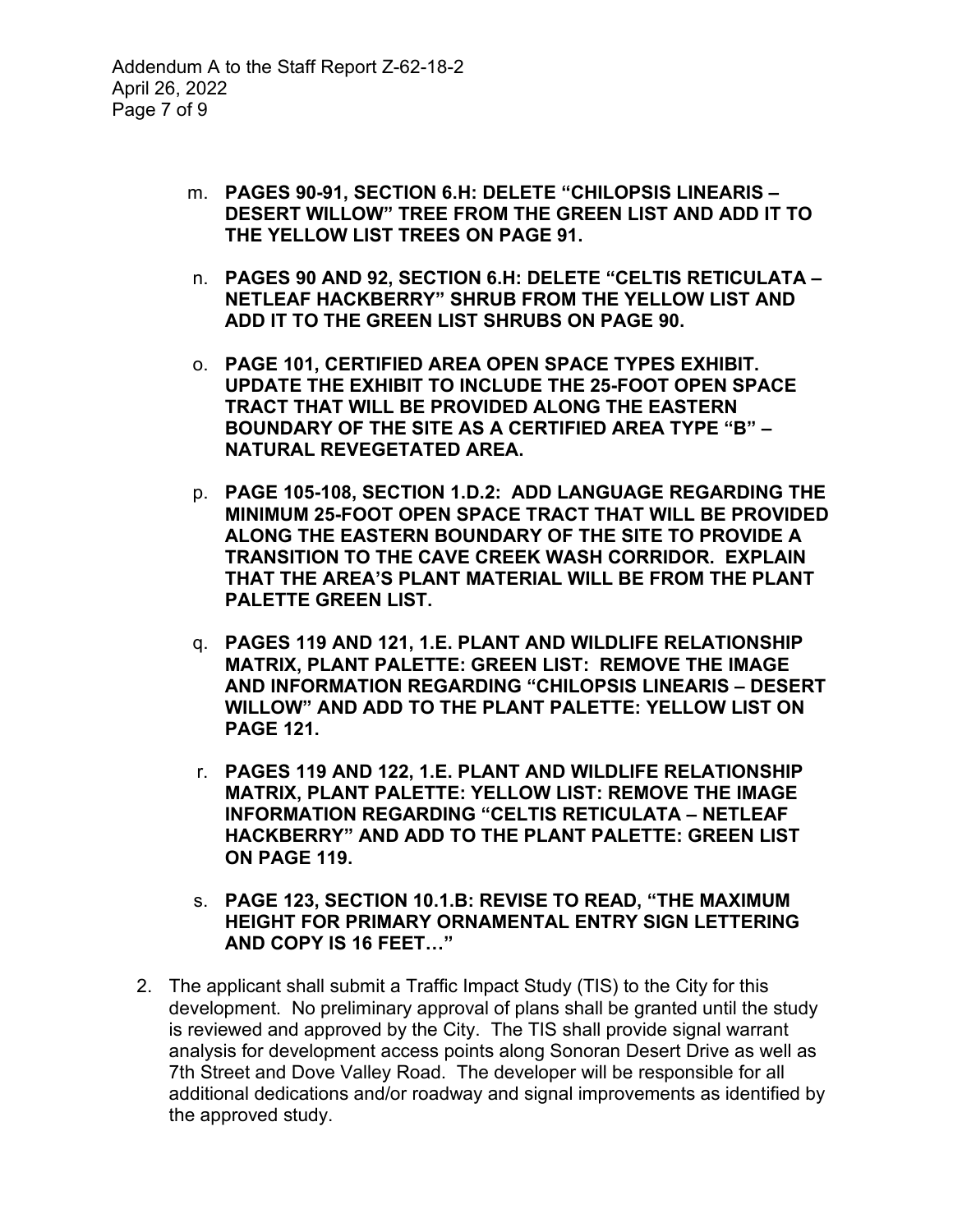Addendum A to the Staff Report Z-62-18-2 April 26, 2022 Page 8 of 9

- 3. The developer shall submit Master Street Design and Phasing Plans for each Development Unit, as required by Section 636, Planned Community District (PCD), of the Phoenix Zoning Ordinance.
- 4. All designated public roadways shall meet the City of Phoenix Storm Water Design Manual Standards for wash crossings.
- 5. The developer shall construct all streets within and adjacent to the development with paving, curb, gutter, sidewalk, curb ramps, streetlights, median islands, landscaping, and other incidentals as per plans approved by the Planning and Development Department. All improvements shall comply with all ADA accessibility standards.
- 6. THE DEVELOPER SHALL WORK WITH THE CITY OF PHOENIX PARKS AND RECREATION DEPARTMENT TO PROVIDE PUBLIC TRAIL ACCESS EASEMENTS FOR THE MESQUITE WASH CORRIDOR TRAIL AND COMMUNITY PASEO PATHS THAT PROVIDE CONNECTION TO THE SONORAN PRESERVE AS DEPICTED ON EXHIBIT 6, PEDESTRIAN CIRCULATION PLAN, IN THE PUD DOCUMENT **DEVELOPMENT NARRATIVE, AS MODIFIED AND APPROVED BY THE PARKS AND RECREATION DEPARTMENT AND PLANNING AND DEVELOPMENT DEPARTMENT**. THE PUBLIC ACCESS SHALL BE DESIGNED TO RESTRICT UNAUTHORIZED MOTOR VEHICLE ACCESS, AS APPROVED BY THE PARKS AND RECREATION DEPARTMENT **AND PLANNING AND DEVELOPMENT DEPARTMENT**. THE LOCATION AND DESIGN OF TRAIL CONNECTIONS SHALL BE COORDINATED WITH THE CITY OF PHOENIX **PARKS AND RECREATION DEPARTMENT AND PLANNING AND DEVELOPMENT DEPARTMENT**.
- 7. A MINIMUM 12-FOOT-WIDE MULTI-USE TRAIL (MUT) SHALL BE CONSTRUCTED WITHIN AN AVERAGE 30-FOOT-WIDE MULTI-USE TRAIL EASEMENT (MUTE) ALONG THE MESQUITE WASH IN ACCORDANCE WITH SECTION 429 OF THE CITY OF PHOENIX MAG SUPPLEMENTAL DETAIL, AS MODIFIED TO ADDRESS WASH CORRIDOR CONSTRAINTS AND APPROVED BY THE PLANNING AND DEVELOPMENT DEPARTMENT.
- 8. **THE DEVELOPER SHALL CONVEY APPROXIMATELY 16 ACRES LOCATED AT THE SOUTHEAST CORNER OF THE SITE WITHIN THE EROSION HAZARD SETBACK AREA ALONG THE CAVE CREEK WASH CORRIDOR, AS GENERALLY SHOWN ON EXHIBIT 11 OF THE DEVELOPMENT NARRATIVE, TO THE CITY OF PHOENIX FOR INCLUSION IN THE SONORAN PRESERVE, AS MODIFIED AND APPROVED BY THE PARKS AND RECREATION DEPARTMENT AND PLANNING AND DEVELOPMENT DEPARTMENT. THE FINAL ACREAGE AND CONFIGURATION OF THE PROPERTY TO BE CONVEYED, ALONG WITH TIMING OF THE CONVEYANCE, SHALL BE MUTUALLY AGREED UPON**